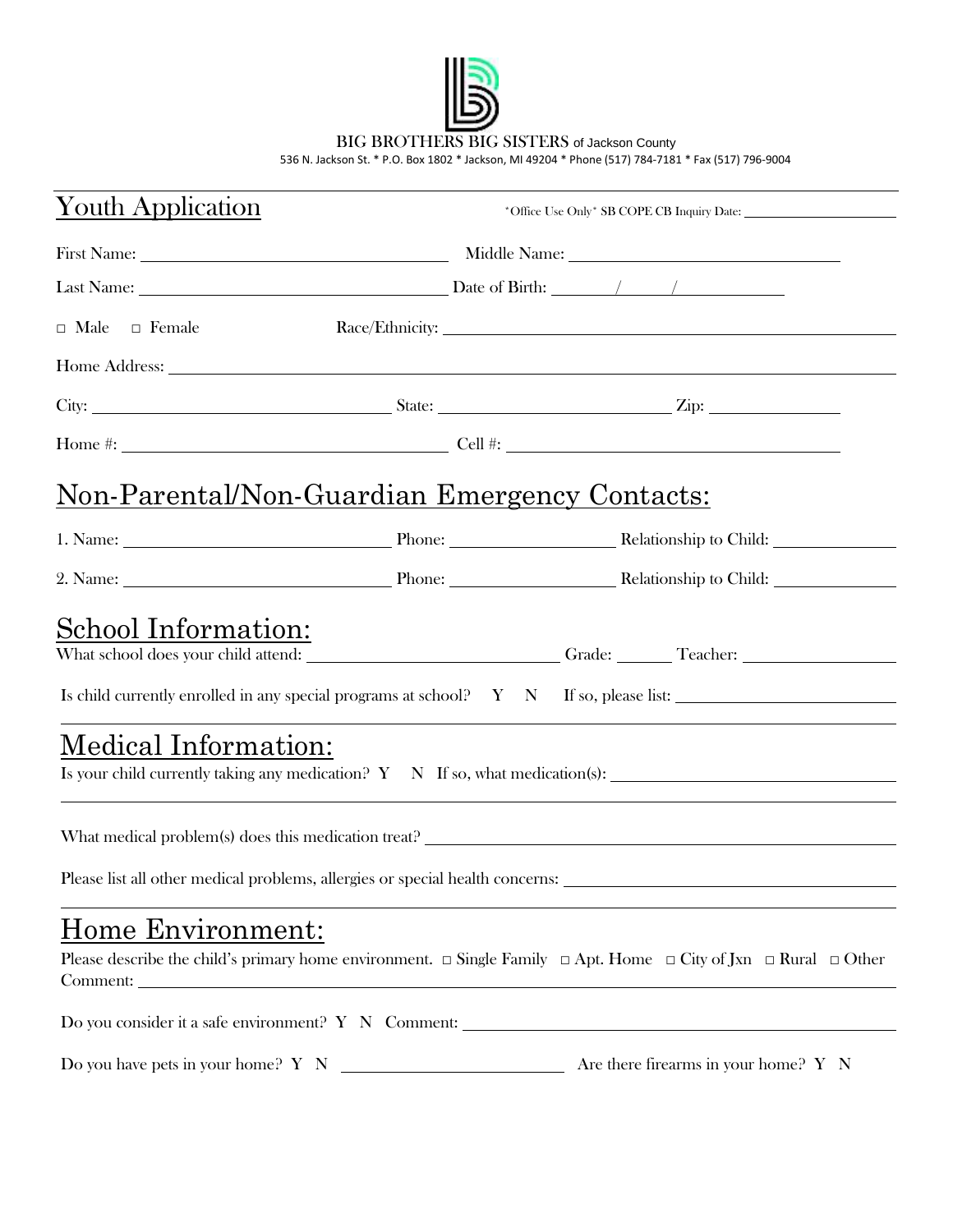

BIG BROTHERS BIG SISTERS of Jackson County

536 N. Jackson St. \* P.O. Box 1802 \* Jackson, MI 49204 \* Phone (517) 784-7181 \* Fax (517) 796-9004

| Parent/Guardian/Caregiver                                                                                                                                                                                                                                                                                                                      |  |  |  |  |  |
|------------------------------------------------------------------------------------------------------------------------------------------------------------------------------------------------------------------------------------------------------------------------------------------------------------------------------------------------|--|--|--|--|--|
|                                                                                                                                                                                                                                                                                                                                                |  |  |  |  |  |
|                                                                                                                                                                                                                                                                                                                                                |  |  |  |  |  |
| Caregiver relationship to child? $\Box$ Parent $\Box$ Guardian $\Box$ Other:                                                                                                                                                                                                                                                                   |  |  |  |  |  |
| Caregiver Marital Status: $\Box$ Single $\Box$ Married $\Box$ Seperated $\Box$ Divorced $\Box$ Widowed                                                                                                                                                                                                                                         |  |  |  |  |  |
|                                                                                                                                                                                                                                                                                                                                                |  |  |  |  |  |
|                                                                                                                                                                                                                                                                                                                                                |  |  |  |  |  |
|                                                                                                                                                                                                                                                                                                                                                |  |  |  |  |  |
| Email: Phone: Phone: Phone: Phone: Phone: Phone: Phone: Phone: Phone: Phone: Phone: Phone: Phone: Phone: Phone: Phone: Phone: Phone: Phone: Phone: Phone: Phone: Phone: Phone: Phone: Phone: Phone: Phone: Phone: Phone: Phone                                                                                                                 |  |  |  |  |  |
|                                                                                                                                                                                                                                                                                                                                                |  |  |  |  |  |
|                                                                                                                                                                                                                                                                                                                                                |  |  |  |  |  |
|                                                                                                                                                                                                                                                                                                                                                |  |  |  |  |  |
|                                                                                                                                                                                                                                                                                                                                                |  |  |  |  |  |
|                                                                                                                                                                                                                                                                                                                                                |  |  |  |  |  |
|                                                                                                                                                                                                                                                                                                                                                |  |  |  |  |  |
|                                                                                                                                                                                                                                                                                                                                                |  |  |  |  |  |
| Absent Parent (if applicable)                                                                                                                                                                                                                                                                                                                  |  |  |  |  |  |
| Note: Please fill out all information regardless of whether parent is living or not.                                                                                                                                                                                                                                                           |  |  |  |  |  |
|                                                                                                                                                                                                                                                                                                                                                |  |  |  |  |  |
|                                                                                                                                                                                                                                                                                                                                                |  |  |  |  |  |
|                                                                                                                                                                                                                                                                                                                                                |  |  |  |  |  |
| Current Status: $\Box$ Single $\Box$ Married $\Box$ Divorced $\Box$ Separated $\Box$ Deceased Does this parent have custodial rights? Y N<br>Have you spoken to them about this application? $Y$ or $N$<br>Is this parent currently incarcerated in a state or federal prison? Y or N Does child see this parent? Y or N<br>If yes, how often? |  |  |  |  |  |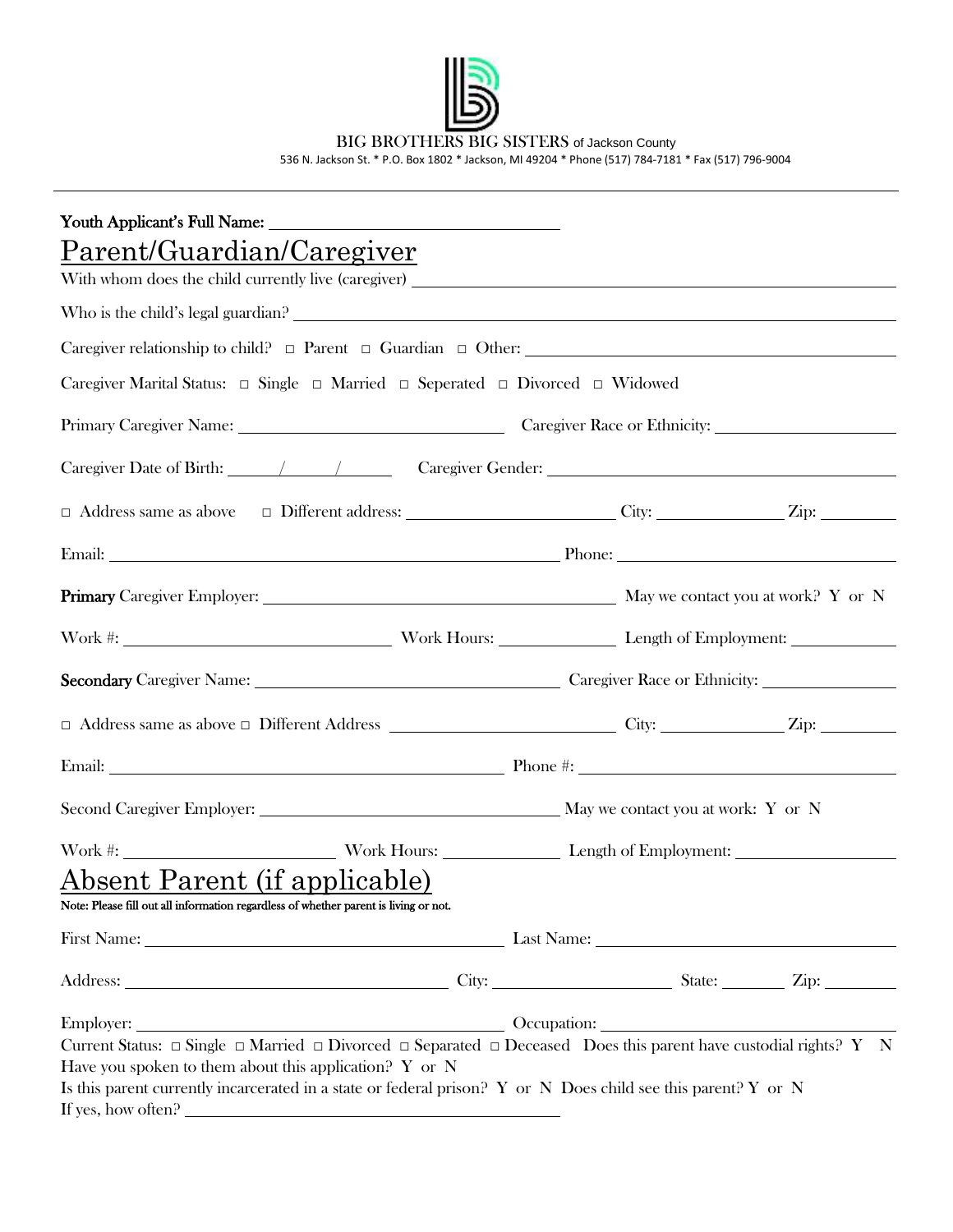

BIG BROTHERS BIG SISTERS of Jackson County 536 N. Jackson St. \* P.O. Box 1802 \* Jackson, MI 49204 \* Phone (517) 784-7181 \* Fax (517) 796-9004

## Youth Applicant's Full Name: Family Structure:

| Name of each person living in your<br>household, including adults                      | Age & Grade              | Relationship             |  |  |  |
|----------------------------------------------------------------------------------------|--------------------------|--------------------------|--|--|--|
|                                                                                        |                          |                          |  |  |  |
|                                                                                        |                          |                          |  |  |  |
|                                                                                        |                          |                          |  |  |  |
|                                                                                        |                          |                          |  |  |  |
|                                                                                        |                          |                          |  |  |  |
|                                                                                        |                          |                          |  |  |  |
|                                                                                        |                          |                          |  |  |  |
|                                                                                        |                          |                          |  |  |  |
|                                                                                        |                          |                          |  |  |  |
| Average Annual Household Income - Place √                                              |                          |                          |  |  |  |
| Family receives assistance<br>П                                                        | $$10,000 - $14,999$<br>П | $$35,000 - $39,999$<br>П |  |  |  |
| Subsidized Lunch<br>п                                                                  | \$15,000 - \$19,999<br>П | \$40,000 - \$44,999<br>П |  |  |  |
| Free or Reduced (Circle One)                                                           | \$20,000 - \$24,999<br>П | \$45,000 - \$49,999<br>П |  |  |  |
|                                                                                        | \$25,000 - \$29,999<br>П | \$50,000 - \$54,999<br>П |  |  |  |
| <b>Annual Income</b>                                                                   | \$30,000 - \$34,999<br>□ | \$55,000 - \$59,999<br>П |  |  |  |
| Less than $$10,000$<br>$\Box$<br>*For more family mombors places write on book of name | \$35,000 - \$39,999<br>П | \$60,000 Plus<br>□       |  |  |  |

\*For more family members, please write on back of page

## Program Information:

Based on enclosed program description, please check program you want for your child:

**□** Community Based (Mentor picks up child at their home)

□ Site Based (Meeting at school or after-school)

 $\Box$  Site Based Plus (Meeting primarily at school w/some trips off campus or to community events) Please explain why your child would benefit from having a Big Brother or Big Sister. (Example: Absent parent,

parent in prison, shyness, self-esteem issues, behavior issues, academics, etc.)

Please list simple goals that the staff and a Big Brother or Big Sister could use to develop a plan with your child.

Goal #1:

Goal #2:

Goal #3: